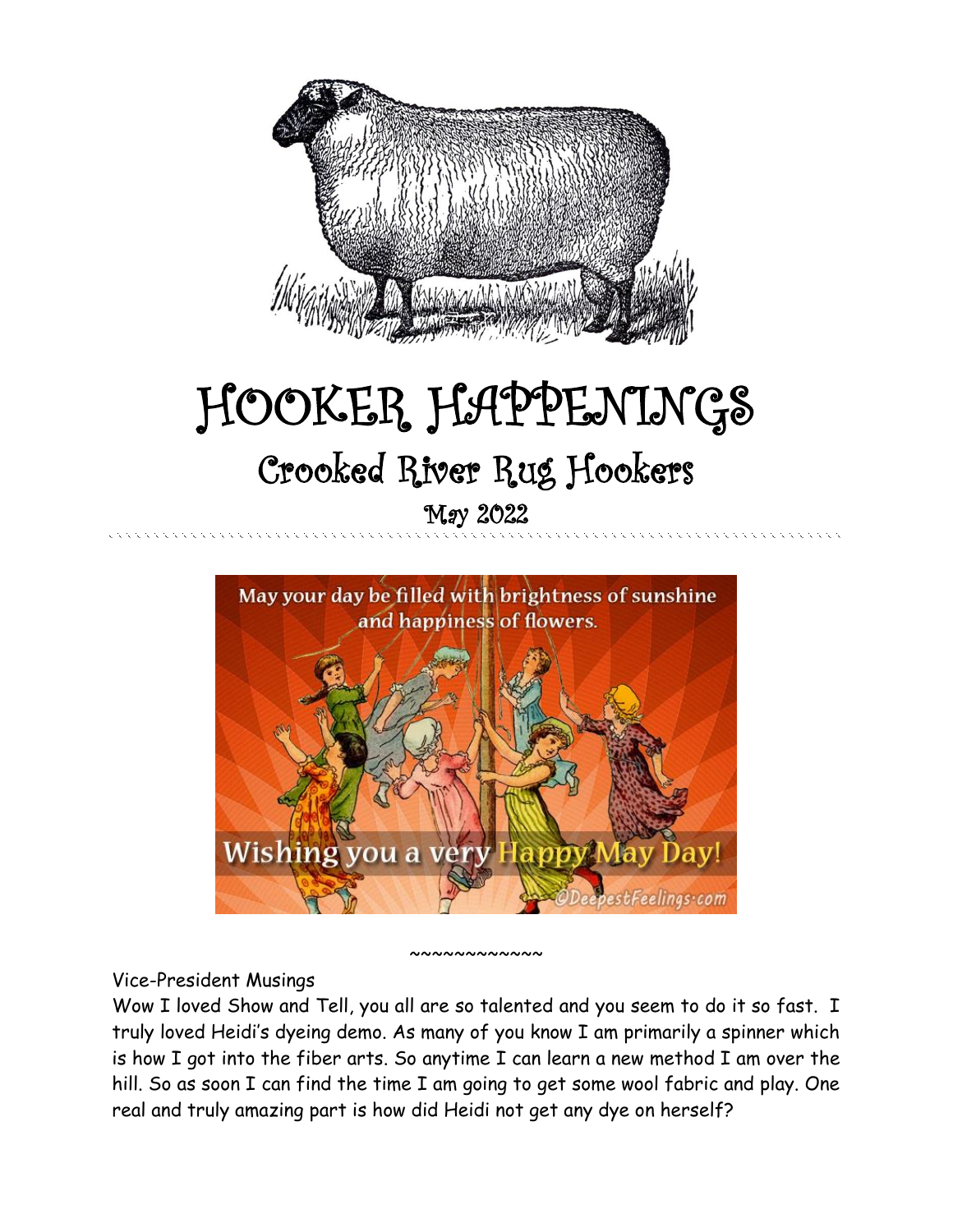I would like to invite you all to the Medina Spinning & Weaving Guild's Spike Neilson Fashion Show. May 17, 2022 at 7:00p. at the Medina Presbyterian Church, 5020 Burgundy Bay Blvd., off route 18. Spike was a much love member of the Medina S & W Guild. When she left us many years ago we renamed the style show for her. It is our last meeting till September and we show many of the project we have worked on through the year. Please come.

See you all at the May Garage Sale

Cheers **Nancy** 

**Living with Dyeing**

by Heidi Kramer

Are you ready to Run for the Roses? This recipe will dye 1/2 yard of white or natural wool. Try it over a texture (plaid, stripe, etc.), or use it to over-dye some not-so-pretty beige wool for a soft, prim shade. If you were at the April meeting, this is a beautiful color to experiment with on swatch (value) dyeing, as we discussed. This recipe uses the three "primary" colors of ProChem Dyes – magenta, yellow, and blue – with a smidge of black.

~~~~~~~~~~

Run for the Roses

1/2 teaspoon Magenta #338

1/16 teaspoon Yellow #119

1/16 teaspoon Blue #490

1/64 teaspoon Black #672

~~~~~~~~~~~~~

Hook in news

The hook in will be here before we know it. We have collected 18 mats that will be used as door prizes. Our goal is **50** so please consider hooking (or stitching or punching) one or two for tables. Also, 8 of the sunflowers have already been turned in. THANK YOU!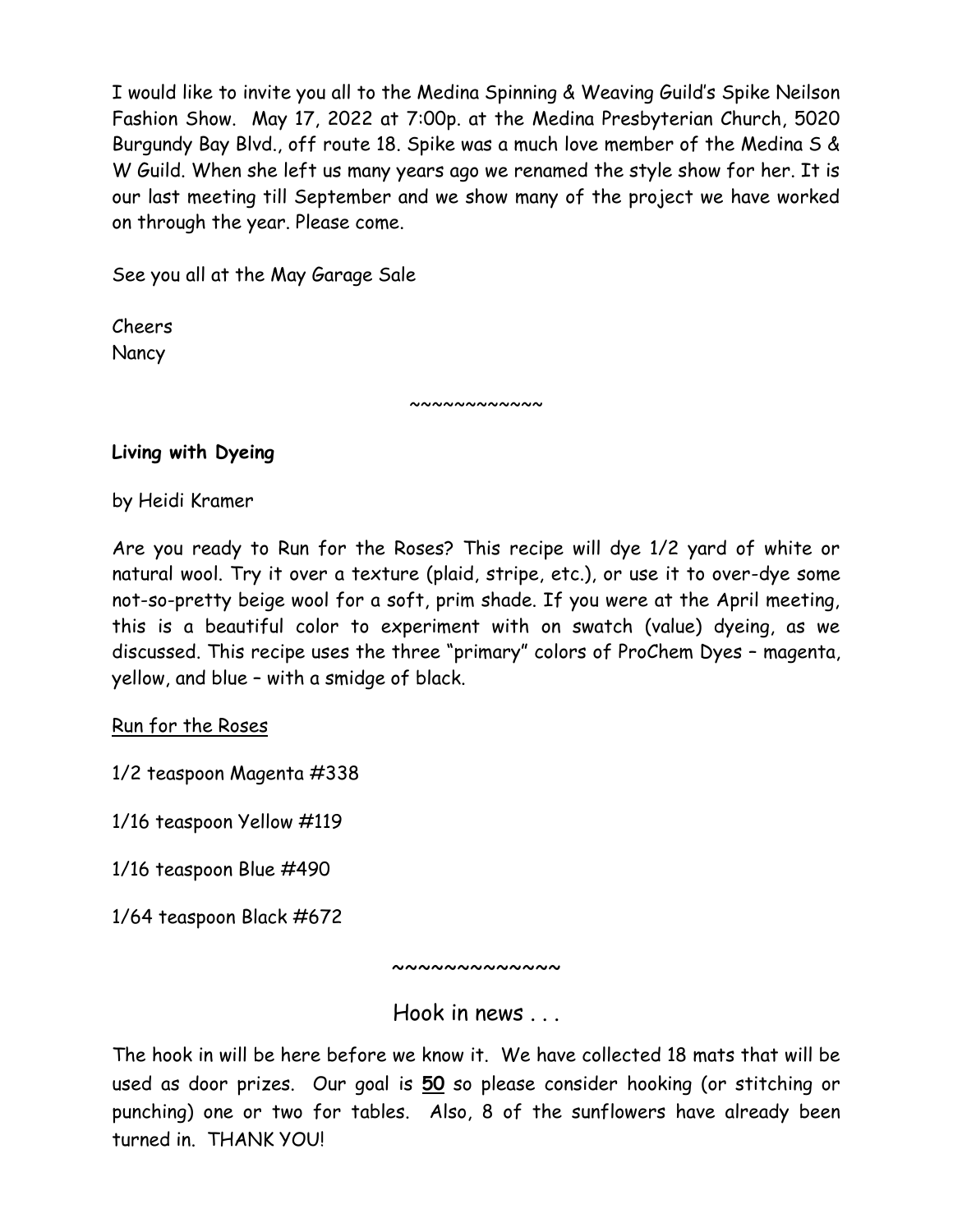Registration for the hook in has begun. The hook in committee asks that you do not share the registration form to non-members until May  $12<sup>th</sup>$ , then please share away!

~~~~~~~~~~~~~~

## **Calendar of Events**

May 17 - 7:00 pm - Medina Spinning & Weaving Guild's Spike Neilson Fashion Show. Medina Presbyterian Church, 5020 Burgundy Bay Blvd., off route 18.

May 28-29 – Great Lakes Fiber Show – Wayne County Fairgrounds, Wooster (www.greatlakesfibershow.org for more information) (The website has been having some growing pains. Please keep trying as the web master fixes the problems.)

GREAT LAKES FESTIVAL WORKSHOPS They have an outstanding lineup of workshops this year. **SATURDAY** Introduction to Ridged Heddle Weaving Discovering Shibori w/Indigo Dyeing Weave a Napkin or Cracker Basket Whorl Away: Spindle Styles & Spinning Techniques Rug Hooking 3D Pumpkins **SUNDAY** Fiber Blending for Spinning Choosing a Handspinning Fleece Felted Friends & Fauna Intro to Fair Isle Knitting Weave Shoelaces using Kumihimo Techniques

June 4 – Great Lakes hook in – Susanne Woodbury

June 5 - HEARTS and HARMONY, at Brunswick Historical Farm, 4613 Laurel Road, Brunswick, Oh 44212, time is 12 - 5.

This is a special day of remembrance, to remember those we have lost. There will be crafts, music, councilors and a reading of names, along with many other activities. Please let Nancy Page know if you plan to attend.

August 15-20 – Rug week at Sauder Village, Archbold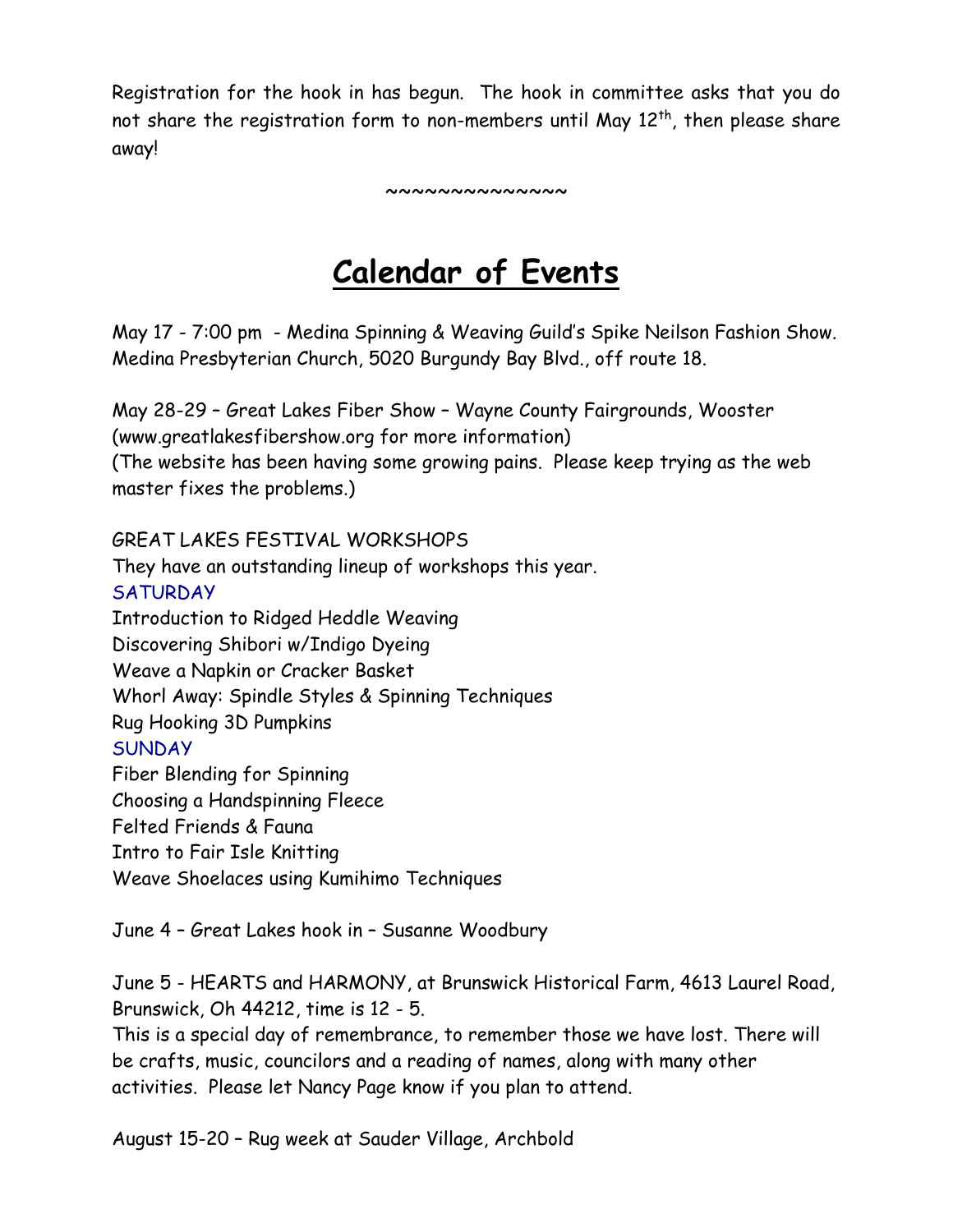#### **September 17 – Hooktoberfest**

October 15 – Ft. Laurens hook in

#### BRUNSWICK FARMERS MARKET

If you like being out in public showing your craft or if you want practice spinning in public, Nancy Page will have a tent at the Brunswick Farmers Market on Laurel Road, at the Brunswick Historical Farm, 4613 Laurel Road, Brunswick, Ohio 44212. It is quiet and calm and a great way to get used to doing the craft in public. The market is almost every Sunday, but there are a few dates when Nancy will be off elsewhere. There are occasional weather problems that cancel the market days. This is an opportunity to promote the craft and guilds. If interested, please contact Nancy Page and let her know you are coming. The market starts June 12, from 10:00 to 1:00. It finishes the weekend of October 1 & 2 with the Pumpkin Festival, when the market is open until 5:00 p.m.

 $~\sim~\sim~\sim~\sim~\sim~\sim~\sim~\sim~\sim~\sim$ 

 $~\sim~\sim~\sim~\sim~\sim~\sim~\sim~\sim~\sim$ 

### **Our 2022 meeting dates at Westlake Porter Library**

May 25  $\sim$  member garage sale - we ask that 5% of your sales be donated back to the guild June 22 July 27 August 24 September 28 October 26 November 16 (Note this is the third Wednesday because of Thanksgiving)

Snacks/treats are most welcome at our meetings. If you would like to bring something, please email Nancy Weitendorf at n.weitendorf0709@gmail.com.

~~~~~~~~~~~~~~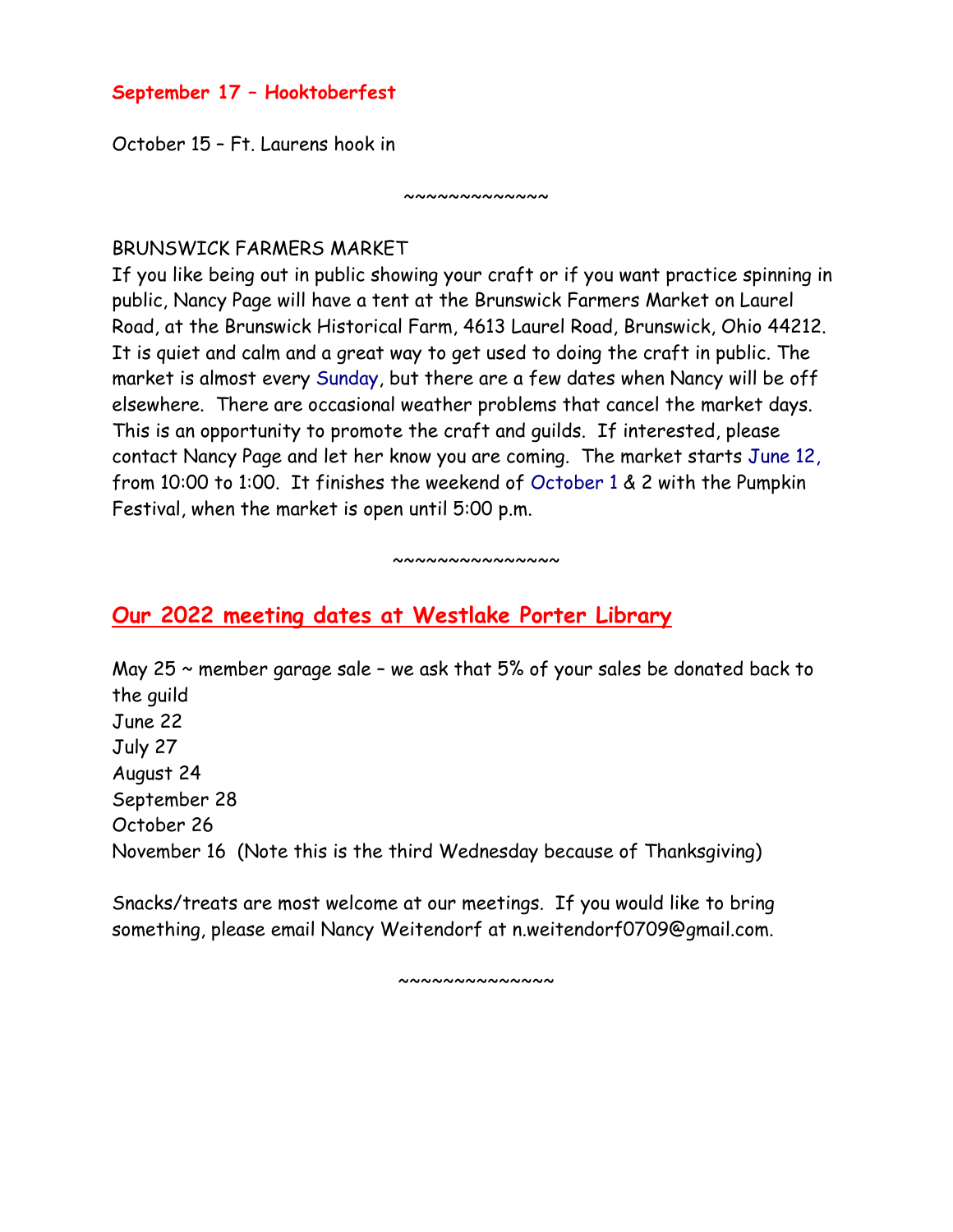#### **Our current officers ~**

President Deb May – [debmay48@ymail.com](mailto:debmay48@ymail.com) Vice President Nancy Page – [nancy2page@gmail.com](mailto:nancy2page@gmail.com) Secretary Nancy Weitendorf – [n.weitendorf0709@gmail.com](mailto:n.weitendorf0709@gmail.com) Treasurer Kim Hirt – [becauseofEWE@gmail.com](mailto:becauseofEWE@gmail.com)

~~~~~~~~~~~~~~

The minutes from our April meeting … thank you Nancy Weitendorf!

Meeting was called to order at 10:10 by Vice President Nancy Page.

19 members were in attendance. Reading of previous minutes was dispensed with.

#### **BUDGET**

In the absence of Treasurer Kim Hirt, Heidi Kramer reported no changes to the previous budget.

#### **NEWSLETTER**

Lauren Fuqua requested that all news items be sent to her by the end of the month, and preferably by April 28.

#### **EDUCATION COMMITTEE**

Linda Waitrovich reported that Kelly Kanyok (punch needle) and Kim Hirt (wide cut shading) have been approached about doing classes either in the fall of 2022 or next year. Lauren Fuqua mentioned that Maria Barton (Star Rug Company) is teaching again and can be reached through Messenger. Nancy Weitendorf mentioned that Gail Rosales would be willing to teach her proddy class.

Heidi Kramer presented a workshop on dyeing at the conclusion of the business meeting.

#### **HOOK-IN COMMITTEE**

Registration forms have been sent to the members. Heidi Kramer asked that forms not be shared with non-members until May 12, which is when open registration starts. Lauren is the registrar for this event and your cancelled check will be your receipt. Maps to the venue and updates will be sent closer to the date. Nancy Weitendorf is collecting mats and sunflowers for the table decorations.

#### **OTHER NEWS**

Our next meeting is May 25<sup>th</sup>. We will be having our members' garage sale at the May meeting.